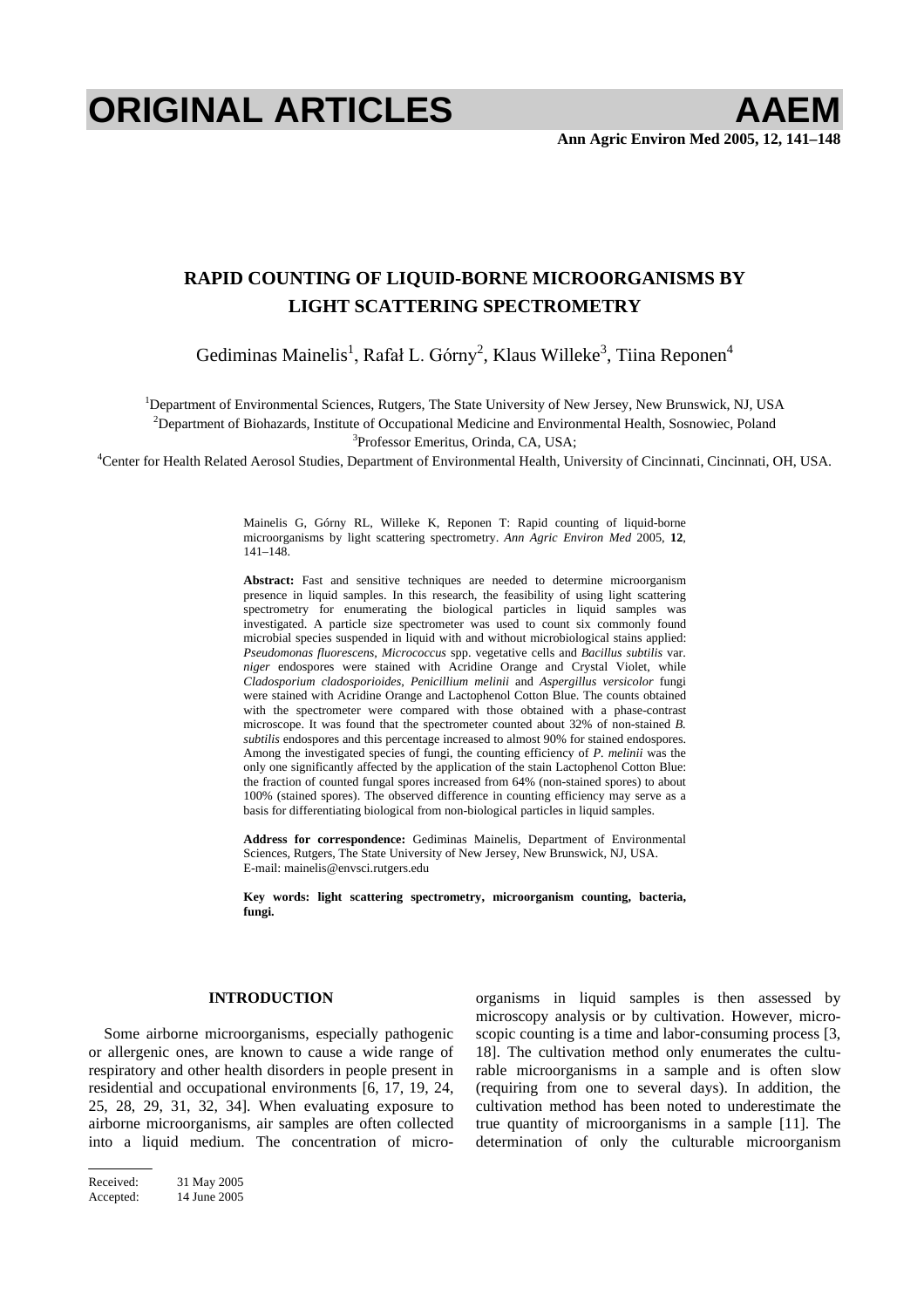concentration in air samples is often not sufficient, because immune systems can respond to the antigens of both culturable and non-culturable microorganisms. Therefore, determination of the total microbial particle count is also desirable. Thus, fast and sensitive techniques are needed to analyze the microorganism concentrations in liquid samples. Fast determination of the total biological particle count in a liquid sample may yield important information about the microorganism dynamics in the medium of origin (e.g., air): a large or sudden increase in the concentration of biological particles indicates proximity to a particle source. In case of an intentional release of biological particles, e.g., in a biowarfare attack, such information could serve as a trigger for activating other bioaerosol sensing systems. Therefore, there is a need to explore new or to modify existing techniques in an effort to develop quick and sensitive methods for determining microorganism concentrations in liquid samples.

Several non-culture methods can be used for the rapid enumeration of microorganisms in liquid samples. Polymerase chain reaction (PCR) is used to amplify small quantities of genetic material to determine the presence of microorganisms. The PCR method is extremely sensitive, but requires special expertise and expensive equipment [12]. Real-time PCR has been applied for the enumeration of microbial particles from air samples [1]. Other instrumental techniques, e.g., chromatography, impedimetry [16], dielectrophoresis [3], have also been used to detect the microorganisms in liquid. However, most of these methods require relatively high concentrations of microorganisms for reliable detection. Henningson *et al.* [13] found that, the Coulter Counter gave higher precision and larger yield compared to microscopy when estimating total microorganism number in a liquid sample. However, the Coulter Counter does not differentiate between biological and non-biological propagules. Day *et al.* [7] demonstrated that flow cytometry could be used to differentiate late-blight pathogen *Phytophthora infestans* from certain other airborne biological particles.

This research investigates the feasibility of using light scattering spectrometry for rapid counting of microorganisms suspended in liquid. In light scattering spectrometry, the particles pass through a sensing zone illuminated by a laser light. Due to the difference in reflective index between the particles and the carrier medium, the light is reflected off the particles and reflection intensity is correlated with particle size. Light scattering technology is relatively inexpensive, and spectrometers employing this technique have been routinely used to monitor non-biological particles in liquids [15]. The light scattering technique has been efficiently used to count and size microorganisms in the airborne state [23, 26]. This method, however, has not been applied to enumerate biological particles in a liquid.

Microbial cells have a significant water content and therefore may have a reflective index similar to that of water which makes the water-borne microorganisms less "visible" to the spectrometer's sensors. Thus, only a fraction of the suspended microorganisms would be counted. In light or epifluorescence microscopy, various stains are applied to the microorganisms to enhance the contrast between the microorganisms and the background, and to facilitate the differentiation of biological particles from the non-biological. A similar effect could be expected for liquid-borne microorganisms that are stained and then counted with the light scattering spectrometer. Furthermore, it could be expected that stained liquidborne microorganisms could be enumerated more accurately, and that this phenomenon could serve as a basis for differentiating biological and non-biological particles in a liquid sample. Thus, the main goal of this research was to explore the accuracy of light scattering spectrometry when counting liquid-borne microorganisms, and also to investigate whether the counting efficiency is affected by the use of microbiological stains.

# **MATERIALS AND METHODS**

**Liquid-borne particle spectrometer.** In this research we used a Liquid Optical Particle Counter (LOPC) "Liquilaz S05" (Particle Measuring Systems Inc., Boulder, Colorado) as the liquid-borne particle spectrometer. This instrument, which samples liquids at 20 mL/min, is equipped with a sensor measuring solid nonbiological particles from 0.5–20 µm in size, and is capable of counting from  $0-2$   $\cdot$   $10^4$  particles/mL. The instrument determines the size of the particles and enumerates them in 16 separate size ranges.

**Biological particles.** The tests were performed with six microorganisms: *Cladosporium cladosporioides*, *Penicillium melinii* and *Aspergillus versicolor* fungal spores, as well as bacterial cells of *Pseudomonas fluorescens* and *Micrococcus* spp., and bacterial endospores of *Bacillus subtilis* var. *niger* (BG). These microorganisms are commonly found in ambient air [9]. We have included BG endospores in several of our previous studies [2, 20, 22, 33] because they are used by the Armed Forces in testing new biosensors for their ability to respond to particles of biological threat, such as airborne *B. anthracis* spores.

*Cladosporium*, *Aspergillus* and *Penicillium* spp. have been shown to cause allergic and inflammation reactions and to produce mycotoxins which can cause serious health outcomes [4, 5, 8, 10, 14, 21, 28, 35].

*C. cladosporioides*, *P. melinii* and *A. versicolor* fungal strains have previously been isolated from a mouldy building. Prior to their use in the experiments, they were cultured in Petri dishes with Malt Extract Agar (MEA) (Becton Dickinson Microbiology Systems, Sparks, Maryland, USA), and were then incubated at 25ºC for seven days. The spores were separated from the hyphae by using a method described by Schmechel *et al.* [30], where 0.5  $\mu$ m diameter glass beads are added to the Petri dish to separate spores from the hyphae, while leaving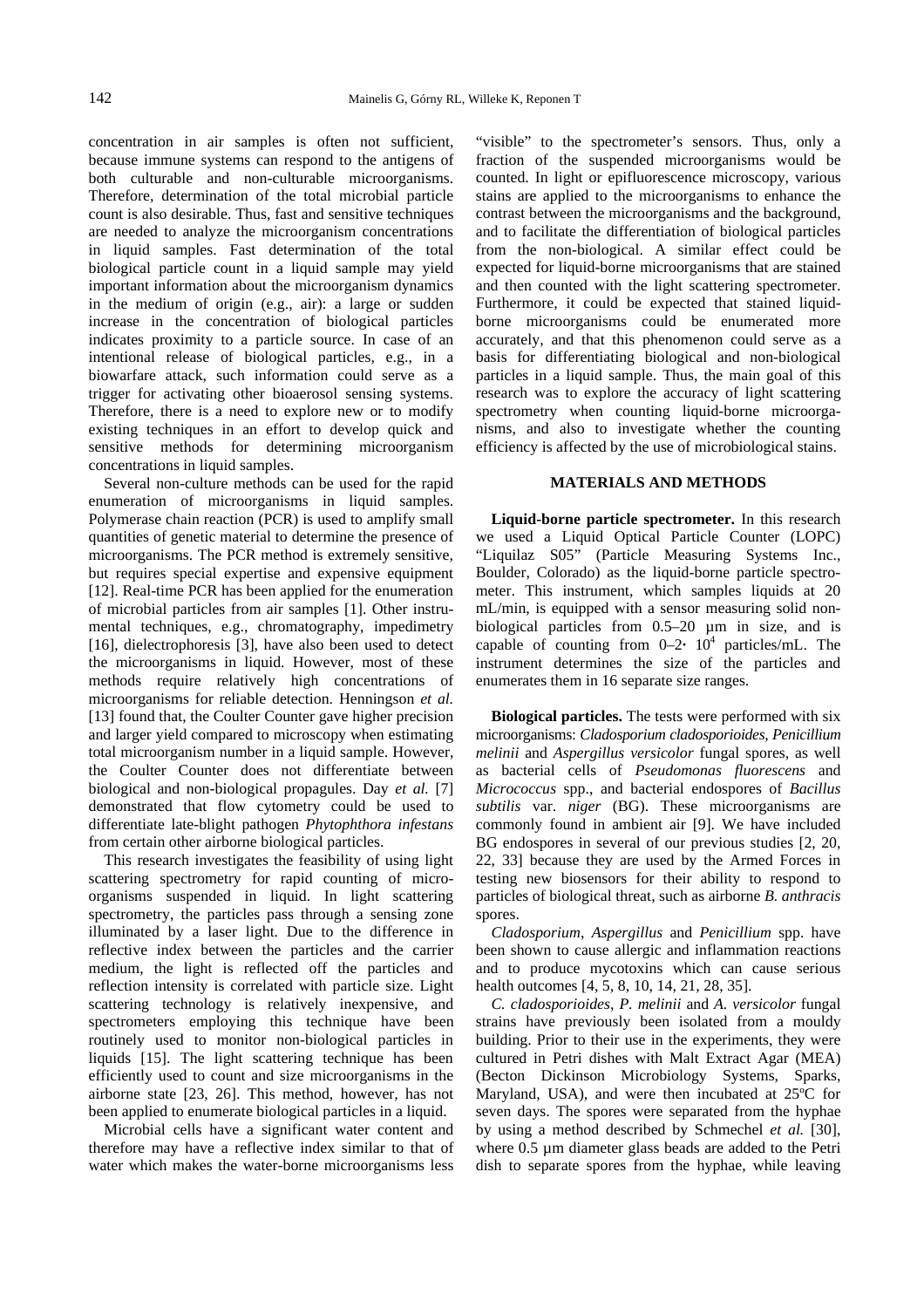most of the hyphae intact. The glass beads with the separated spores were then transferred to sterile deionized filtered water (5 Stage Milli-Q Plus System, Millipore Corp., Bedford, Massachusetts, USA) and vortexed for 1 min. with a vortex touch mixer (Model 231, Fisher Scientific Company, Pittsburgh, Pennsylvania, USA). Once the glass beads had settled, spores suspended in water were separated and used in the experiments. Examination of the spore suspension was conducted under a phase-contrast microscope (Model Labophot 2A, Nikon, Tokyo, Japan).

The *B. subtilis* endospores were received from the US Army Edgewood Laboratories (courtesy of Agnes Akiyemi and Dr. Edward Stuebing, Edgewood Chemical and Biological Research, Center, Aberdeen Proving Ground, Maryland, USA). These spores were washed twice with sterile deionized filtered water by centrifugation at 7,000 rpm for 10 min. *P. fluorescens* (ATCC 13525) cultures were obtained from the American Type Culture Collection (Rockville, Maryland, USA). The *Micrococcus* spp. was isolated from a previously collected air sample and its genus was confirmed using API Staph tests (bioMérieux Inc., Durham, North Carolina, USA). The two latter species were cultured in Petri plates containing Trypticase Soy Agar (TSA) (Becton Dickinson Microbiology Systems, Sparks, Maryland, USA) and were incubated at 30ºC for 18 hours. The cells were then washed off with sterile deionized water. The cells in the obtained suspensions were washed three times by centrifugation at 7,000 rpm for 10 min. Upon their preparation, all microorganisms were suspended in 10 mL of sterile deionized water and their concentrations were determined under a phase-contrast microscope at magnification  $400\times$  using a hematocytometer (Petroff-Hausser Counter, Hausser Scientific Partnership, Horsham, Pennsylvania, USA). The microscope-derived microorganism concentrations served as the primary standard when evaluating the performance of the light-scattering spectrometer.

**Staining of the biological particles.** To potentially increase the reflective index difference between the microorganisms and water, we stained the microorganisms with microbiological stains. The *P. fluorescens*, *Micrococcus* spp. vegetative cells and *B. subtilis* var. *niger* endospores were stained with Acridine Orange (AO) (Sigma Chemical CO, St. Louis, Missouri, USA) and Crystal Violet (CV) (Difco Laboratories, Detroit, Michigan, USA), while the *C. cladosporioides*, *P. melinii* and *A. versicolor* fungal spores were stained with Acridine Orange and Lactophenol Cotton Blue (LCB) (Becton Dickinson Microbiology Systems, Cockeysville, Maryland, USA). For each microorganism, the waterbased stain suspension was added to a microbial suspension for 20 min. After staining, the microorganisms were removed from the suspension using centrifugation (7,000 rpm for 10 min.) and were then resuspended in 10 mL of sterile deionized filtered water. The concentrations of stained microorganisms in the suspensions were determined under the microscope using the procedures described above.

**Counting the microorganisms with a light-scattering spectrometer.** When counting the microorganisms using the light-scattering spectrometer, suspensions of both stained and non-stained microorganisms were diluted from  $10^{1}$ - $10^{5}$  times and each dilution was counted separately. From the counted dilutions, only those that registered between 5,000–15,000 counts (middle of the spectrometer's sensitivity range) were used for data analysis. The obtained counts (Number/mL), were then converted to the microorganism concentration in their initial suspension (i.e., without dilution). The concentrations obtained by counting with the spectrometer,  $C_{\text{counter}}$ , were compared with those obtained using the microscope, Cmicroscope. The ratio of the two values, which is an indicator of the counting accuracy, is presented as the Fraction of Counted Microorganisms,  $\eta$ :

$$
\eta = C_{counter} / C_{microscope} \qquad (1).
$$

The Fraction of Counted Microorganisms served as the primary parameter in determining the optical spectrometer's accuracy when counting the liquid-borne microorganisms. Each measurement was performed three times.

All particles, especially biological ones, are not singlesized, but have a certain size distribution. From the size distribution one can determine the mean (average) size of the particles and also the median (middle value) size. Thus, when a light-scattering spectrometer (the "Liquilaz" Liquid Optical Particle Counter in our experiments) counts the particles, the instrument also determines the size distribution of those particles, i.e., it registers the particles in appropriate size bins. Any changes in the microorganism size distribution due to the application of stains would indicate that the microorganisms' lightscattering properties have also changed. These changes could be used for differentiating biological particles from non-biological ones in a liquid sample. Therefore, we not only counted (enumerated) the stained and non-stained microorganisms using the light-scattering spectrometry, but also determined their size distributions. The size distributions were determined three times for each solution.

**Enumeration of microorganisms when both biological and non-biological particle are present in a liquid.** We also enumerated the microbial particles when both biological and non-biological particles were present in a liquid. For this purpose, we used Polystyrene Latex particles (PSL) (Bangs Laboratories, Fishers, Indiana, USA) of 0.83  $\mu$ m diameter as the non-biological particles and *B. subtilis* var. *niger* endospores as the biological particles. In this experiment, 5 mL of sterile deionized filtered water containing a known concentration of PSL particles was mixed with 5 mL of the same purified water containing an unknown concentration of the microorganisms, and the new suspension was analyzed with the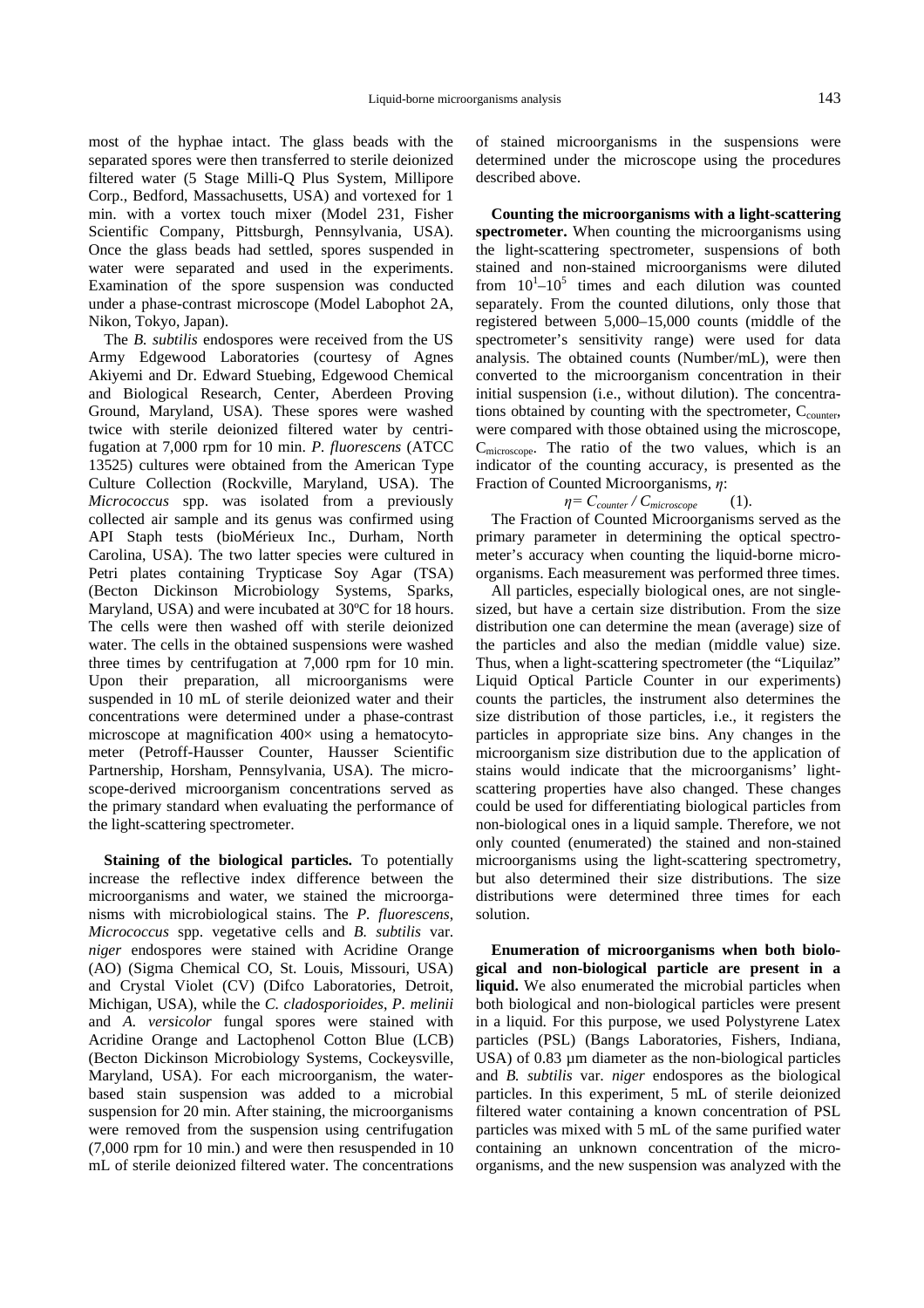

п Figure 1. Fractions of three different species of bacteria counted by a light scattering spectrometer with and without stains applied.

light-scattering spectrometer. During the analysis, a certain number, N<sub>non-stained</sub>, was obtained. This suspension was then stained with Acridine Orange for 20 min. After the staining, the endospores and PSL particles were removed from the suspension using centrifugation. The particles were then resuspended in 10 mL of purified water and were counted with the optical particle size spectrometer. During the measurement, a certain number, N<sub>stained</sub>, was obtained. The number of BG endospores in the suspension,  $N_{BG}$ , was determined by the following formula:

$$
N_{BG} = \frac{N_{\text{stained}} - N_{\text{non-stained}}}{\eta_{\text{stained}} - \eta_{\text{non-stained}}}, \quad (2)
$$

where  $\eta_{\text{non-stained}}$  is the fraction of microorganisms counted when no staining is applied, and  $\eta_{\text{stained}}$  is the fraction of microorganisms counted when a certain stain is applied. These measurements were repeated three times.

**Data analysis.** The data analysis was performed using analysis of variance (ANOVA), available as an add-in to Microsoft Excel 2000. *P* values of < 0.05 were considered significant.

# **RESULTS AND DISCUSSION**

**Enumeration of microorganisms with the lightscattering spectrometer.** The primary goal of this research was to determine the accuracy of the lightscattering spectrometry when counting water-borne biological particles, and to investigate the application of microbiological stains as a means for improving the counting accuracy.

Figure 3 presents the size distributions of three bacterial species used in the tests. These size distributions were measured for both non-stained and stained microorganisms. In this Figure, the ordinate presents the number of microorganisms registered in a specific size



Figure 2. Fractions of three different species of fungi counted by a light scattering spectrometer with and without stains applied.

range. To avoid artifacts due to differences in the width of the size ranges, the registered number of particles  $(\Delta N)$  is divided by the difference in logarithm values of the upper  $(d<sub>u</sub>)$  and lower  $(d<sub>l</sub>)$  particle diameters of a particular size range. To facilitate the comparison of the size distributions obtained with stained and non-stained microorganisms, the peak of each size distribution was normalized to unity. The peak of *P. fluorescens* bacteria was registered at 0.5  $\mu$ m, which is the smallest size that the LOPC can register, and the median measured diameter was 0.53 µm. The mean size of the same bacteria in the airborne state measured with a light scattering spectrometer was 0.6  $\mu$ m [22]. Thus, it is likely that due to a small difference between the reflective indices of water and bacteria the laser light is minimally reflected which causes the LOPC to "miss" the bacteria. The size distribution of *P. fluorescens* bacteria stained with Crystal Violet (CV) was essentially unchanged, although slightly more particles larger than 0.7 µm were registered. The size distribution of *P. fluorescens* stained with Acridine Orange (AO), however, indicated several times more particles larger than 0.7 µm than for non-stained bacteria. The median diameter of *P. fluorescens* stained with AO increased to 0.68 µm from the 0.53 µm median diameter for non-stained bacteria. The actual median diameters of liquid-borne bacteria, as determined by light scattering, are likely to be smaller than the values indicated above because this spectrometer only registers particles larger than about 0.5 µm. However, the observed increase in median size suggests that application of stains increases the difference between the reflective indices of *P. fluorescens* bacteria and water, thus intensifying the light scattering.

The size distribution of *B. subtilis* var. *niger* endospores remained essentially the same for non-stained and stained spores. The median measured diameter of the spores was 0.73  $\mu$ m in all three cases. The size distribution of the third bacterium used in the tests,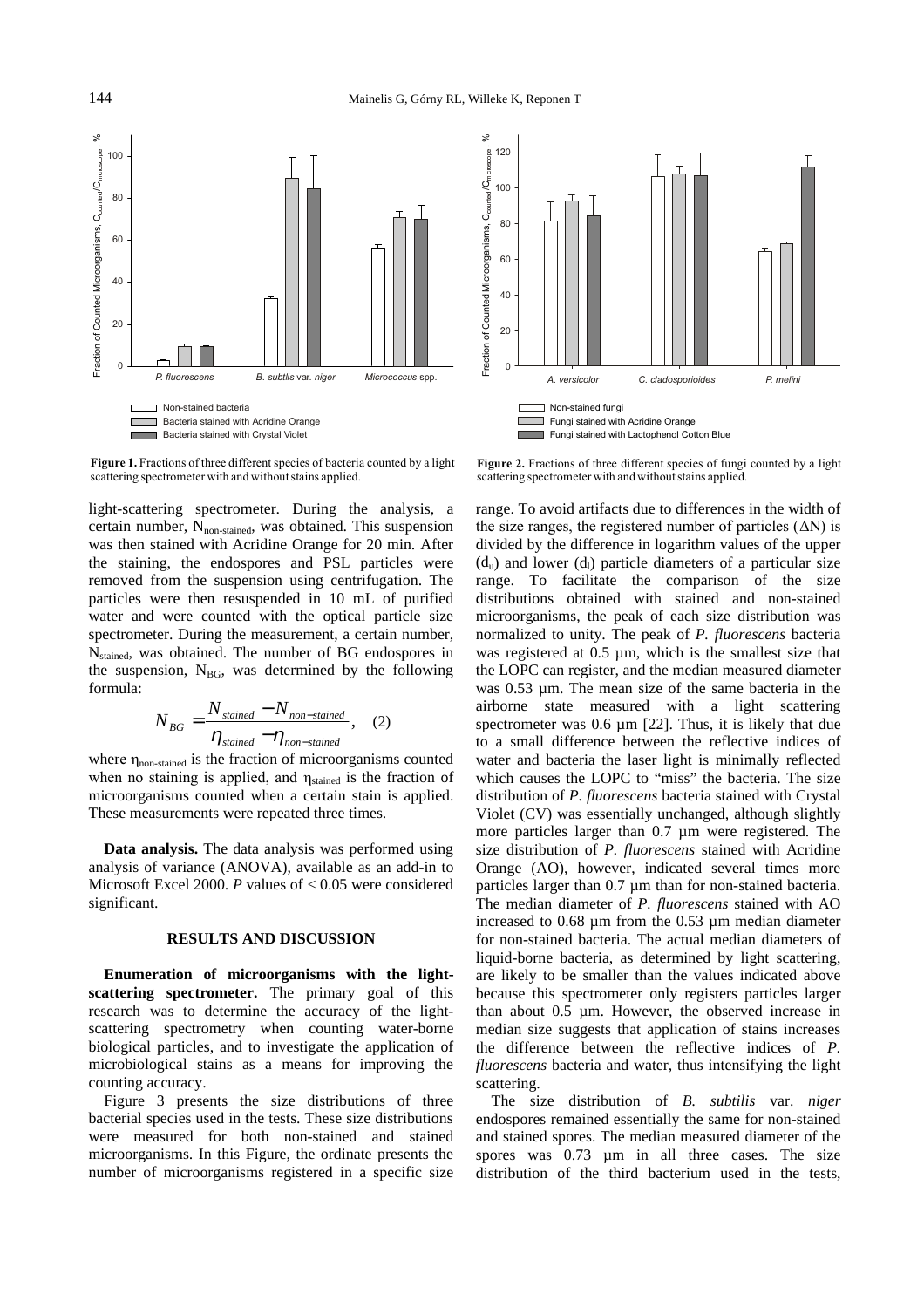



Figure 3. Size distribution of three different bacteria determined by a light scattering spectrometer with and without microbiological stains applied.

*Micrococcus* spp., significantly changed when stained with AO. Its median size increased almost twice: from 0.8 µm (non-stained bacteria) to about 1.5 µm (bacteria stained with AO).

These results show that application of microbiological stains may significantly affect the light-scattering intensity of some bacteria. This increase in intensity causes a shift in median bacterial diameter, as registered by a light-scattering spectrometry.

Figure 1 compares the concentrations of bacteria in liquid, as determined by the light-scattering spectrometer, with the bacterial concentrations determined under a microscope. The comparison was performed for both stained and non-stained bacteria. In this Figure, the ordinate shows the Fraction of Counted Microorganisms,  $n.$  For easier comparison,  $n$  is presented not as a dimensionless ratio (as in Equations 1 and 2) but as a percentage value. As seen in this figure, only about 3% of non-stained *P. fluorescens* bacteria were counted by the

Figure 4. Size distribution of three different fungi determined by a light scattering spectrometer with and without microbiological stains applied.

spectrometer, while more than 9% (three-fold increase) of the stained bacteria were registered by the light-scattering spectrometer. This difference was statistically significant with  $p < 0.0001$ . There was no statistical difference in counts of *P. fluorescens* bacteria when stained with AO versus CV ( $p > 0.05$ ). The spectrometer counted about 32% of non-stained *B. subtilis* endospores compared to the count obtained by the microscopic counting technique  $(\eta_{\text{non-stained}} = 0.32)$ . This fraction increased to about 89% (2.5-fold increase) when the endospores were stained with AO, i.e.,  $\eta_{\text{stained}} = 0.89$ . This difference was statistically significant ( $p < 0.01$ ). However, there was no statistically significant difference in the count of *B. subtilis* endospores stained with AO versus  $CV (p > 0.05)$ . Among the three bacterial species tested, *Micrococcus* spp. resulted in the largest fraction counted of non-stained bacteria: 56%. This fraction increased to 70% ( $p < 0.05$ ) when the microorganisms were stained and then counted. As in the previous two cases, there was no statistically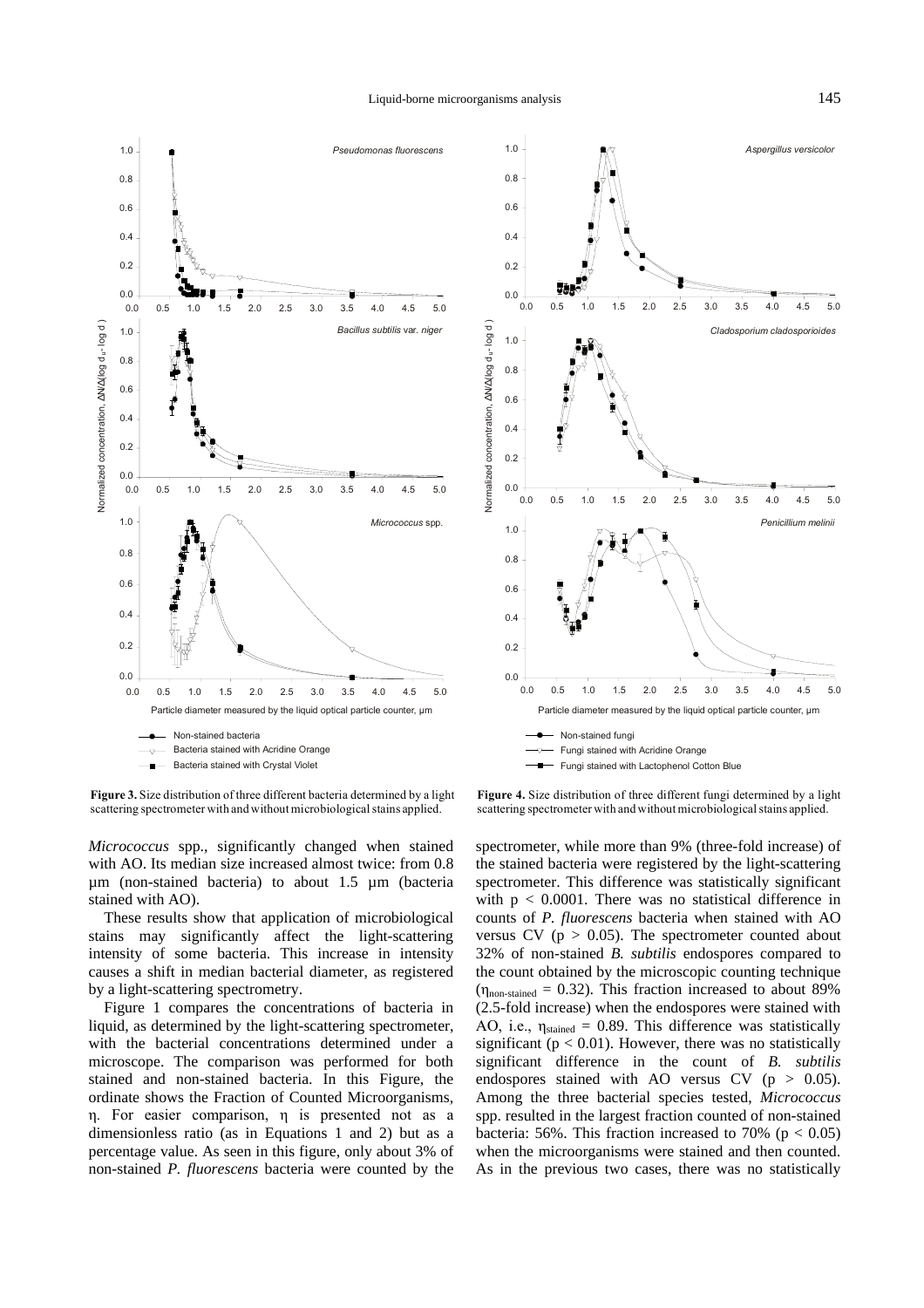significant difference when counting the microorganisms stained with AO versus CV ( $p > 0.05$ ). The obtained results show that stained bacteria scatter more light than their non-stained counterparts and, thus, the lightscattering spectrometer registers significantly more stained bacteria compared to the non-stained ones.

Figure 4 shows the size distributions of three fungal species used in the tests. These size distributions were measured for both non-stained and stained microorganisms. Similar to Figure 3, the ordinate shows the normalized number of microorganisms registered in specific size bins. The measured median diameter of nonstained *A. versicolor* was 1.25 µm, and increased to about 1.4 µm when this fungus was stained with Lactophenol Cotton Blue (LCB). The median size of *A. versicolor* stained with Crystal Violet (CV) was about 1.3 µm. The median diameter of non-stained *C. cladosporioides* was 0.95 µm and did not change when this fungus was stained with LCB. The median diameter slightly increased (to about 1.1 µm), however, when *C. cladosporioides* was stained with Acridine Orange (AO). The median diameter of *P. melinii* was about 1.6 µm and increased to about 2 µm when this fungus was stained with AO and LCB.

The aerodynamic diameter of the fungal spores investigated in this research ranges from 1.8–3.1 µm [27]. Thus, similar to results obtained with bacteria, it seems that the difference between the reflective indices of nonstained fungal spores and water is small which results in low light scattering intensity of the LOPC. Therefore, the diameters of water-borne fungal spores registered by the LOPC are smaller than those measured for spores in the airborne state. Application of microbiological stains causes only a relatively small increase in light scattering intensity by the fungal spores and, therefore, their diameters measured by the LOPC change only slightly.

Figure 2 compares the concentrations of fungal spores in the liquid, as determined by the light-scattering spectrometer, with the fungal concentrations determined under a microscope. The comparison was performed for both stained and non-stained fungal spores. As seen in this Figure, the instrument counted 82% of non-stained *A. versicolor*. This fraction increased to 92% and 84%, when this fungus was stained with AO and LCB, respectively. Either change was not statistically significant ( $p > 0.05$ ). Figure 2 shows that about 100% of non-stained *C. cladosporioides* were enumerated by the spectrometer. About the same number  $(p > 0.05)$  of these fungi was enumerated by the spectrometer when they were stained with AO or LCB. The high fraction of counted *C. cladosporioides* spores, both with and without staining, can be explained by the dark pigmentation of these spores. Oval *C. cladosporioides* spores have a brownolive to brownish-black hue and such dark objects scatter enough light to be registered by the spectrometer. As seen in Figure 2, about 64% of non-stained *P. melinii* were counted by the LOPC. The counted fraction increased to 69% ( $p < 0.05$ ) when this fungus was stained with AO. When *P. melinii* was stained with LCB, the spectrometer counted more particles than were observed under the microscope, i.e., the fraction of counted fungi exceeded 100%. This discrepancy may be due to the optical particle spectrometer registering some of the small propagules (they became more "visible" after staining), which were not counted under the microscope. Therefore, the spectrometer registered more *P. melinii* propagules stained with LCB compared to the number of registered non-stained spores. However, since the size distribution is normalized to unity, this increase in not very distinct in Figure 4. The counted fraction of *P. melinii* stained with LCB was statistically different from that of the nonstained fungus ( $p < 0.001$ ).

The obtained results show that among the three investigated species of fungi, only *P. melinii* became more "visible" to the light-scattering spectrometer when it was stained, i.e., the fraction of counted particles increased 1.5 times when compared to non-stained microorganisms. Apparently, the changes in lightscattering properties of fungi depend on the species investigated. Similar to this result, Day *et al.* [7] observed that the addition of fluorescent brightener enabled differentiation between *P. infestans* sporangia and powdery mildew conidia when using flow cytometry.

**Enumeration of microorganisms when both biological and non-biological particles are present in a liquid.** When both biological and non-biological particles are present in a liquid, both of these particles are counted by a light-scattering spectrometer, if their particle sizes are within the size measurement range of this instrument. In this case, the obtained count would overestimate the concentration of biological particles present. However, Figures 1–4 show that more biological particles of certain species are counted by a light-scattering spectrometer once these microorganisms are stained. Thus, we hypothesized that this observation could be used as the basis for differentiating the concentration of biological particles from that of non-biological particles, when both types are simultaneously present in a liquid sample.

This assumption was tested using 0.83 µm diameter PSL particles and *B. subtilis* var. *niger* endospores employing the procedures described above. As determined earlier,  $\eta_{\text{non-stained}} = 0.32$  and  $\eta_{\text{stained}} = 0.89$  for *Bacillus subtilis* var. *niger*. During the experiments,  $N_{\text{stained}}$  was measured as  $10 \cdot 10^7 \pm 0.6 \cdot 10^7$  and  $N_{\text{non-stained}}$ as  $6 \cdot 10^7 \pm 0.4 \cdot 10^7$ . Thus, using Eq. 2, the number of BG spores in the suspension, N<sub>BG</sub>, was estimated to be  $7 \cdot 10^7$  $\pm$  0.4  $\cdot$  10<sup>7</sup> per mL. The number of BG spores obtained by counting under the microscope, N<sub>microscope</sub> was about 7.3  $\cdot$  10<sup>7</sup>  $\pm$  1.0  $\cdot$  10<sup>7</sup> per mL. The difference between N<sub>BG</sub> and Nmicroscope was not statistically significant. Thus, this result shows that the suggested method for differentiating biological and non-biological particles is feasible if the fractions of counted microorganisms applied, with and without staining, are known beforehand. This can be achieved by performing experiments and creating a database of counted fractions for various microorganisms.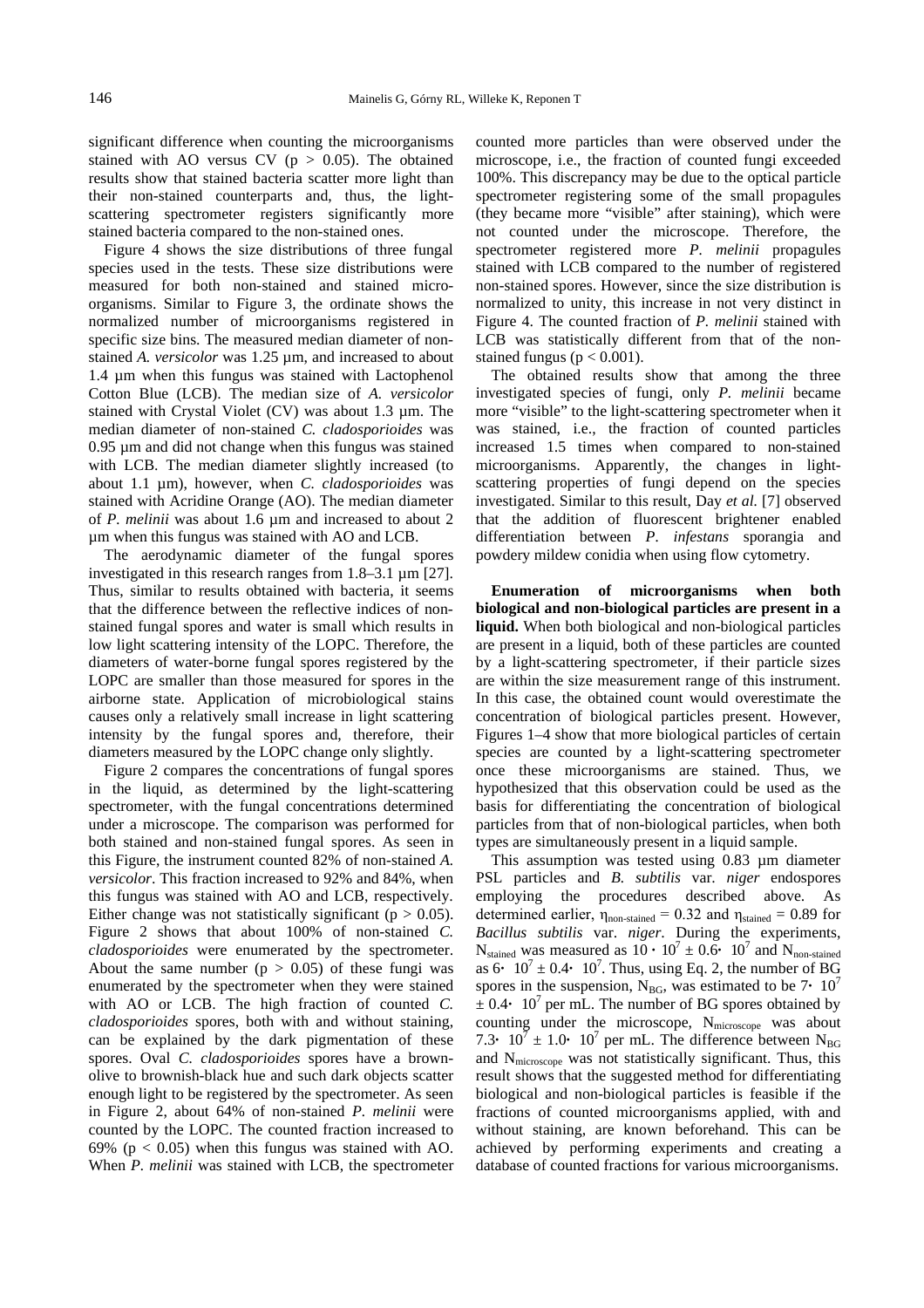### **CONCLUSIONS**

The use of light-scattering spectrometry for counting biological particles suspended in liquid samples may become a fast and reliable sample analysis method. The performed experiments have shown that the accuracy for determining the concentration of biological particles depends significantly on the microorganism species investigated. For some bacteria, the fraction of counted particles can be as low as a few percent. However, once the fraction of a specific microorganism counted by the light scattering spectrometer is known, this technique could be used for fast analysis of environmental samples or laboratory suspensions containing known species.

This research has shown that the light-scattering properties of microorganisms suspended in water may be varied by the use of microbiological stains. Thus, the fraction of microorganisms counted by a light scattering spectrometer depends on whether microbiological stains are applied. The actual increase in count depends on the microorganism species investigated and the microbiological stain used. It may also depend on the lowest (threshold) particle size detectable by the lightscattering spectrometer. Our experiments indicate that the difference in particle count between stained and nonstained microorganisms may be used as a basis for differentiating biological and non-biological particles in liquid samples. This approach is encouraging for developing a fast analysis method for liquid samples.

## **Acknowledgements**

This study was supported by NIOSH Grant RO5 OH03463 and the CDC-NIOSH sponsored Regional Occupational Health and Safety Pilot Project Research Program (CDC T42 CCT510420-07). The authors are grateful for this support.

### **REFERENCES**

1. An HR, Mainelis G, White LA: Development of real-time PCR protocols for the detection and quantification of airborne microorganisms. **In:** *Abstracts of the American Society for Microbiology Biodefense Research Meeting, Baltimore, Maryland, USA, 20-23 March 2005*, 88(M), 37. American Society for Microbiology, 2005.

2. Aizenberg V, Reponen T, Grinshpun SA, Willeke K: Performance of the Air-O-Cell, Burkard, and Button samplers for total enumeration of airborne spores. *Am Ind Hyg Assoc J* 2000, **61**, 855-864.

3. Brown AP, Betts WB, Harrison AB, O'Neill JG: Evaluation of a dielectrophoretic bacterial counting technique. *Biosens Bioelectron* 1999, **14**, 341-351.

4. Burge HA, Ammann HM: Fungal toxins and  $\beta$ -(1 $\rightarrow$ 3)-D-glucans. **In:** Macher J (Ed): *Bioaerosols: Assessment and Control*, 24-1–24-13, ACGIH, Cincinnati 1999.

5. Chełkowski J: Mycotoxins, fungi producing them and mycotoxi*coses*. SGGW-AR Publishers, Warsaw 1995.

6. Daisey JM, Angel WJ, Apte MG: Indoor air quality, ventilation and health symptoms in schools: an analysis of existing information. *Indoor Air* 2003, **13**, 53-64.

7. Day JP, Kell DB, Griffith GW: Differentiation of *Phytophthora infestans* sporangia from other airborne biological particles by flow cytometry. *Appl Environ Microbiol* 2002, **68**, 37-45.

8. Dutkiewicz J, Jabłoński L, Olenchock SA: Occupational biohazards: a review. *Am J Ind Med* 1998, **14**, 605-623.

9. Górny RL, Dutkiewicz J, Krysińska-Traczyk E: Size distribution of bacterial and fungal bioaerosols in indoor air. *Ann Agric Environ Med*  1998, **6**, 105-113.

10. Gravesen S, Frisvad JC, Samson RA: *Microfungi*. Munksgaard, Copenhagen 1994.

11. Griffiths WD, Stewart IW, Futter SJ, Upton SL, Mark D: The development of sampling methods for the assessment of indoor bioaerosols. *J Aerosol Sci* 1997, **28**, 437-457.

12. Haugland RA, Vesper SJ, Wymer LJ: Quantitative measurement of *Stachybotrys chartarum* conidia using real time detection of PCR products with the TaqMan™ fluorogenic probe system. *Mol Cell Probe* 1999, **13**, 329-340.

13. Henningson EW, Lundquist M, Larsson E, Sandstrom G, Forsman M: A comparative study of different methods to determine the total number and the survival ratio of bacteria in aerobiological samplers. *J Aerosol Sci* 1997, **28**, 459-469.

14. Horner WE, Helbling A, Salvaggio JE, Lehrer SB: Fungal Allergens. *Clin Microbiol* 1995, **8**, 161-179.

15. Hunt T: Monitoring particles in liquids. *Filtr Separat* 1995, **32**, 206-209.

16. Ivnitski D, Abdel-Hamid I, Atanasov P, Wilkins E: Biosensors for detection of pathogenic bacteria. *Biosens Bioelectron* 1999, **14**, 599-624.

17. Kennedy SM, Chang-Yeung M, Teschke K, Karlen B: Change in airway responsiveness among apprentices exposed to metalworking fluids. *Am J Respir Crit Care Med* 1999, **159**, 87-93.

18. Kildeso J, Nielsen BH: Exposure assessment of airborne microorganisms by fluorescence microscopy and image processing. *Ann Occup Hyg* 1997, **41**, 201-216.

19. Koskinen O, Husman T, Hyvärinen A, Reponen T, Ruuskanen J, Nevalainen A: Respiratory symptoms and infections among children in day care centers with mold problems. *Indoor Air* 1995, **5**, 3-9.

20. Lin X, Reponen T, Willeke K, Wang Z, Grinshpun SA, Trunov M: Survival of airborne microorganisms during swirling aerosol collection. *Aerosol Sci Technol* 2000, **32**, 184-196.

21. Madelin TM, Madelin MF: Biological analysis of fungi and associated molds. **In:** Cox CS, Wathes CM (Eds): *Bioaerosols Handbook*, 361-401. Lewis Publishers, New York 1995.

22. Mainelis G, Górny RL, Reponen T, Trunov M, Grinshpun SA, Baron P, Yadav J, Willeke K: Effect of electrical charges and fields on injury and viability of airborne bacteria. *Biotechnol Bioeng* 2002, **79**, 229-241.

23. Mainelis G, Willeke K, Adhikari A, Reponen T, Grinshpun SA: Induction charging and electrostatic classification of micrometer-size particles for investigating the electrobiological properties of airborne microorganisms. *Aerosol Sci Technol* 2002, **36**, 479-491.

24. Miller JD: Fungi as contaminants in indoor air. *Atmos Environ* 1992, **26**, 2163-2172.

25. Morey PR, Hodgson MJ, Sorenson WG, Kullman GJ, Rodhes WW, Visvesvara GS: Environmental studies in moldy office buildings: biological agents, sources and preventive measures. *Ann Am Conf Gov Ind Hyg* 1984, **10**, 21-35.

26. Qian Y, Willeke K, Ulevicius V, Grinshpun SA, Donnelly J: Dynamic size spectrometry of airborne microorganisms: laboratory evaluation and calibration. *Atmos Environ* 1995, **29**, 1123-1129.

27. Reponen T, Willeke K, Grinshpun SA: Biological particles sampling. In: Baron PA, Willeke K (Eds): *Aerosol Measurement: Principles, Techniques and Applications*, 751-778. Wiley-Interscience, New York 2001.

28. Robins T, Seixas N, Franzblau A, Abrams L, Minick S, Burge H, Schork MA: Acute respiratory effects on workers exposed to metalworking fluid aerosols in an automotive transmission plant. *Am J Ind Med* 1997, **31**, 510-524.

29. Schaster EN, Mauder LR, Beck GJ: The pattern of lung function abnormalities in cotton textile workers. *Am Rev Respir Dis* 1994, **129**, 523-527.

30. Schmechel D, Simpson JP, Lewis DM: The production and characterization of monoclonal antibodies to the fungus *Aspergillus versicolor*. *Proc of Indoor Air* 2002, **1**, 28-33.

31. Spengler J, Neas L, Nakai S, Dockery D, Speizer F, Ware J, Raizenne M: Respiratory symptoms and housing characteristics. *Proc of Indoor Air* 1993, **1**, 165-171.